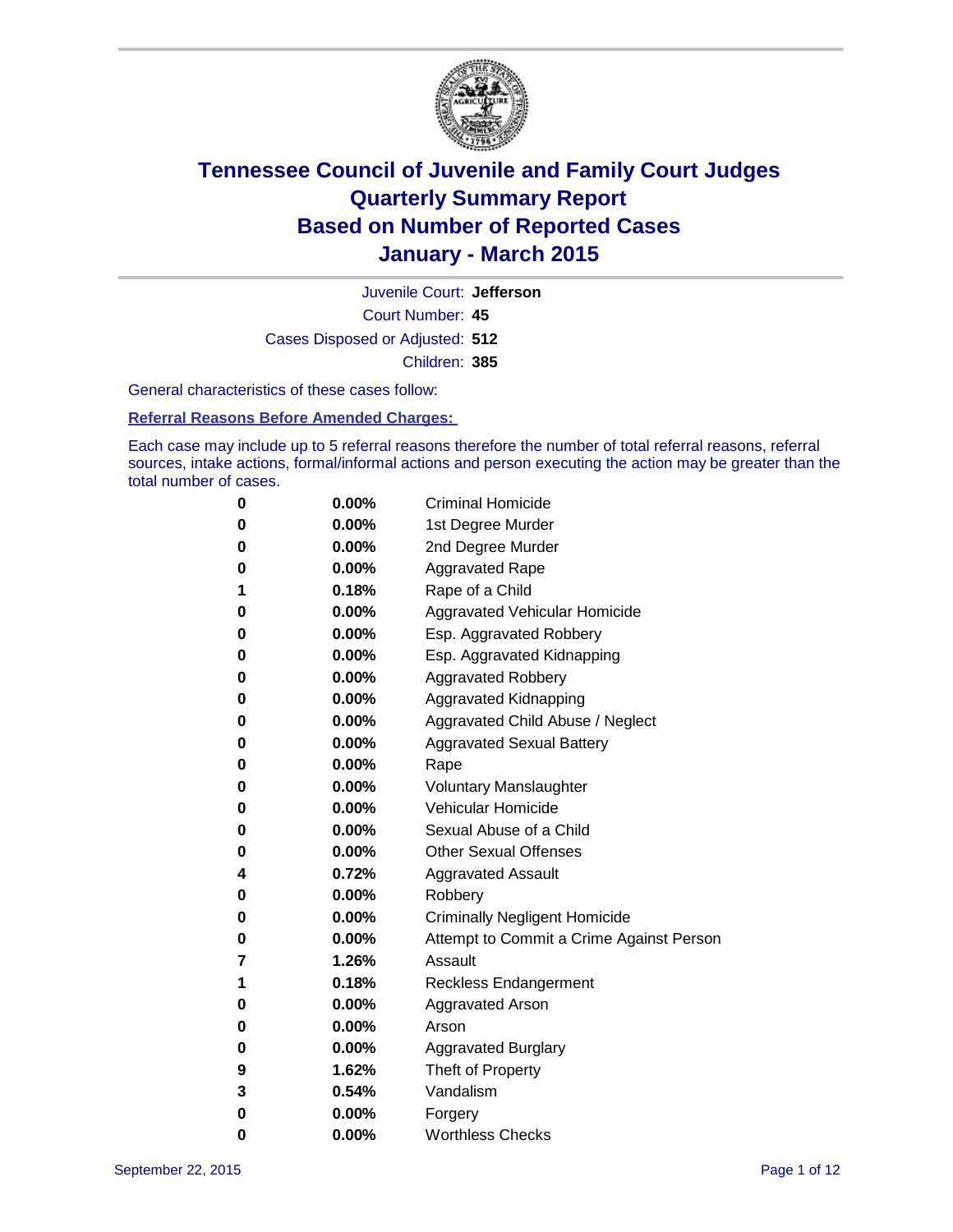

Court Number: **45** Juvenile Court: **Jefferson** Cases Disposed or Adjusted: **512** Children: **385**

#### **Referral Reasons Before Amended Charges:**

Each case may include up to 5 referral reasons therefore the number of total referral reasons, referral sources, intake actions, formal/informal actions and person executing the action may be greater than the total number of cases.

| 0  | 0.00% | Illegal Possession / Fraudulent Use of Credit / Debit Cards |
|----|-------|-------------------------------------------------------------|
| 4  | 0.72% | <b>Burglary</b>                                             |
| 0  | 0.00% | Unauthorized Use of a Vehicle                               |
| 0  | 0.00% | <b>Cruelty to Animals</b>                                   |
| 0  | 0.00% | Sale of Controlled Substances                               |
| 5  | 0.90% | <b>Other Drug Offenses</b>                                  |
| 2  | 0.36% | Possession of Controlled Substances                         |
| 0  | 0.00% | <b>Criminal Attempt</b>                                     |
| 1  | 0.18% | Carrying Weapons on School Property                         |
| 0  | 0.00% | Unlawful Carrying / Possession of a Weapon                  |
| 1  | 0.18% | <b>Evading Arrest</b>                                       |
| 0  | 0.00% | Escape                                                      |
| 0  | 0.00% | Driving Under Influence (DUI)                               |
| 1  | 0.18% | Possession / Consumption of Alcohol                         |
| 3  | 0.54% | Resisting Stop, Frisk, Halt, Arrest or Search               |
| 0  | 0.00% | <b>Aggravated Criminal Trespass</b>                         |
| 0  | 0.00% | Harassment                                                  |
| 0  | 0.00% | Failure to Appear                                           |
| 0  | 0.00% | Filing a False Police Report                                |
| 0  | 0.00% | Criminal Impersonation                                      |
| 3  | 0.54% | <b>Disorderly Conduct</b>                                   |
| 0  | 0.00% | <b>Criminal Trespass</b>                                    |
| 0  | 0.00% | Public Intoxication                                         |
| 0  | 0.00% | Gambling                                                    |
| 37 | 6.64% | Traffic                                                     |
| 0  | 0.00% | <b>Local Ordinances</b>                                     |
| 0  | 0.00% | Violation of Wildlife Regulations                           |
| 1  | 0.18% | Contempt of Court                                           |
| 5  | 0.90% | Violation of Probation                                      |
| 1  | 0.18% | Violation of Aftercare                                      |
| 1  | 0.18% | <b>Unruly Behavior</b>                                      |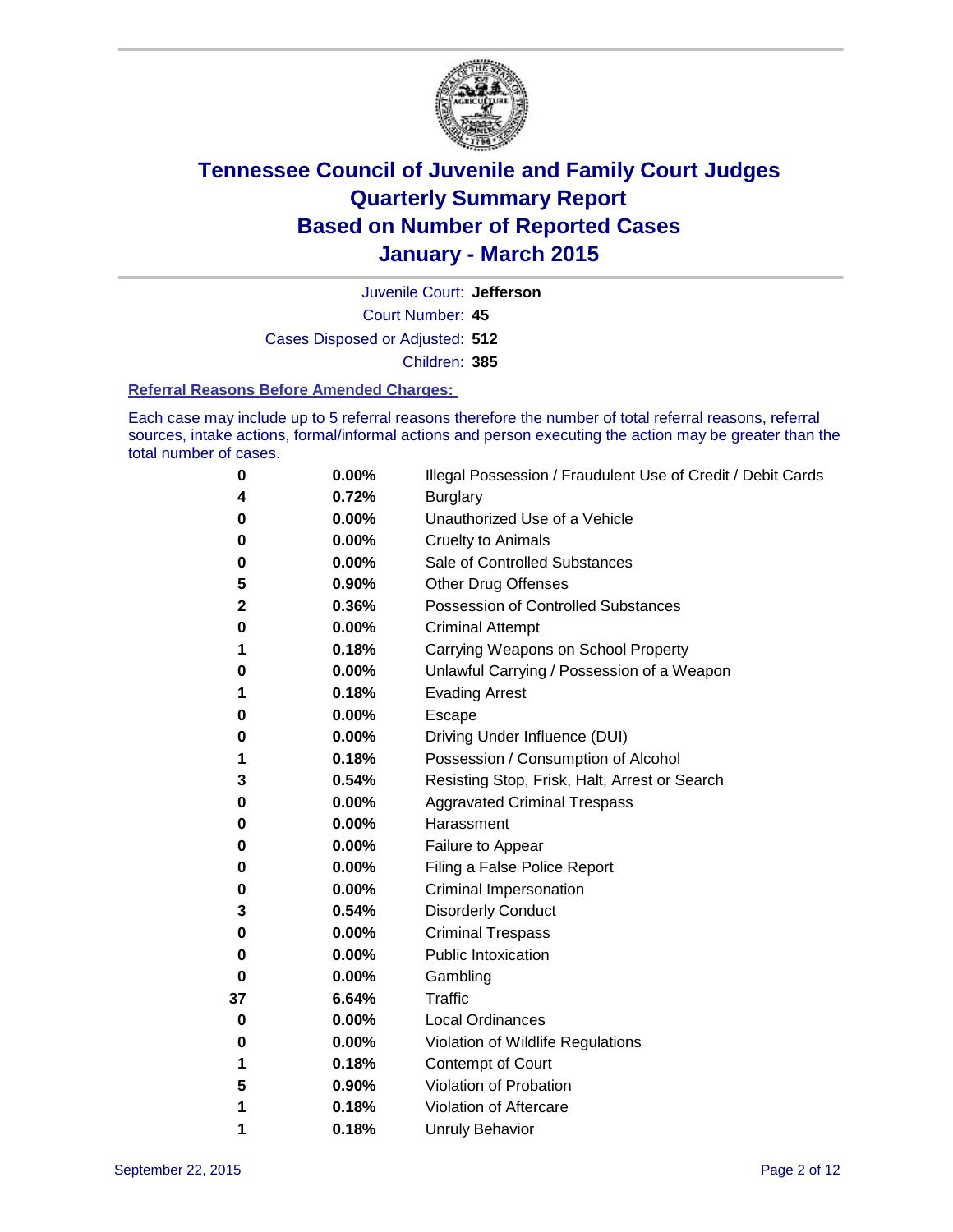

Court Number: **45** Juvenile Court: **Jefferson** Cases Disposed or Adjusted: **512** Children: **385**

#### **Referral Reasons Before Amended Charges:**

Each case may include up to 5 referral reasons therefore the number of total referral reasons, referral sources, intake actions, formal/informal actions and person executing the action may be greater than the total number of cases.

| 25           | 4.49%    | Truancy                                |
|--------------|----------|----------------------------------------|
| 2            | 0.36%    | In-State Runaway                       |
| $\bf{0}$     | 0.00%    | Out-of-State Runaway                   |
| 15           | 2.69%    | Possession of Tobacco Products         |
| 0            | 0.00%    | Violation of a Valid Court Order       |
| 0            | $0.00\%$ | <b>Violation of Curfew</b>             |
| 0            | 0.00%    | Sexually Abused Child                  |
| 0            | $0.00\%$ | <b>Physically Abused Child</b>         |
| 68           | 12.21%   | Dependency / Neglect                   |
| 3            | 0.54%    | <b>Termination of Parental Rights</b>  |
| 0            | 0.00%    | <b>Violation of Pretrial Diversion</b> |
|              | 0.18%    | Violation of Informal Adjustment       |
| 107          | 19.21%   | <b>Judicial Review</b>                 |
| 43           | 7.72%    | <b>Administrative Review</b>           |
| 20           | 3.59%    | <b>Foster Care Review</b>              |
| 0            | 0.00%    | Custody                                |
| $\mathbf{2}$ | 0.36%    | Visitation                             |
| 4            | 0.72%    | Paternity / Legitimation               |
| 117          | 21.01%   | <b>Child Support</b>                   |
| 0            | 0.00%    | <b>Request for Medical Treatment</b>   |
| $\bf{0}$     | 0.00%    | <b>Consent to Marry</b>                |
| 60           | 10.77%   | Other                                  |
| 557          | 100.00%  | <b>Total Referrals</b>                 |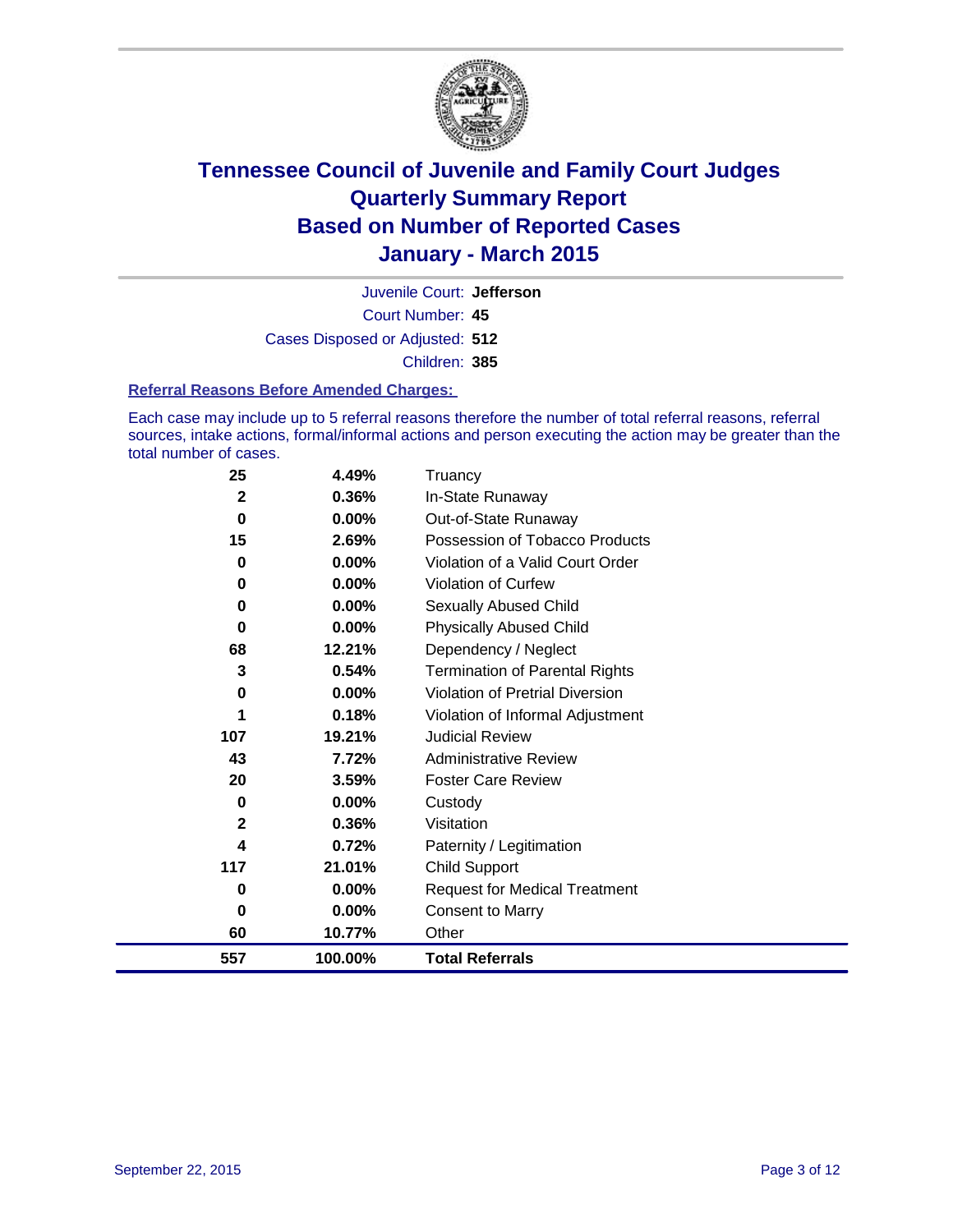

| Juvenile Court: Jefferson       |                                                                        |                                   |  |  |  |
|---------------------------------|------------------------------------------------------------------------|-----------------------------------|--|--|--|
| Court Number: 45                |                                                                        |                                   |  |  |  |
| Cases Disposed or Adjusted: 512 |                                                                        |                                   |  |  |  |
|                                 | Children: 385                                                          |                                   |  |  |  |
| <b>Referral Sources: 1</b>      |                                                                        |                                   |  |  |  |
| 67                              | 12.03%                                                                 | Law Enforcement                   |  |  |  |
| 37                              | 6.64%                                                                  | Parents                           |  |  |  |
| $12 \,$                         | 2.15%                                                                  | <b>Relatives</b>                  |  |  |  |
| 0                               | $0.00\%$                                                               | Self                              |  |  |  |
| 49                              | 8.80%                                                                  | School                            |  |  |  |
| 0                               | $0.00\%$                                                               | <b>CSA</b>                        |  |  |  |
| 189                             | <b>DCS</b><br>33.93%<br>113<br>20.29%<br><b>Other State Department</b> |                                   |  |  |  |
|                                 |                                                                        |                                   |  |  |  |
| 0                               | $0.00\%$                                                               | <b>District Attorney's Office</b> |  |  |  |
| 78                              | 14.00%                                                                 | <b>Court Staff</b>                |  |  |  |
| 0                               | $0.00\%$                                                               | Social Agency                     |  |  |  |

| 557 | 100.00%  | <b>Total Referral Sources</b> |  |
|-----|----------|-------------------------------|--|
| 4   | 0.72%    | Other                         |  |
| 0   | $0.00\%$ | <b>Unknown</b>                |  |
| 0   | $0.00\%$ | Hospital                      |  |
| 0   | $0.00\%$ | Child & Parent                |  |
| 0   | $0.00\%$ | Victim                        |  |
| 8   | 1.44%    | Other Court                   |  |

### **Age of Child at Referral: 2**

| 385 | 100.00% | <b>Total Child Count</b> |
|-----|---------|--------------------------|
| 0   | 0.00%   | <b>Unknown</b>           |
| 7   | 1.82%   | Ages 19 and Over         |
| 45  | 11.69%  | Ages 17 through 18       |
| 76  | 19.74%  | Ages 15 through 16       |
| 58  | 15.06%  | Ages 13 through 14       |
| 32  | 8.31%   | Ages 11 through 12       |
| 167 | 43.38%  | Ages 10 and Under        |

<sup>1</sup> If different than number of Referral Reasons (557), verify accuracy of your court's data.

One child could be counted in multiple categories, verify accuracy of your court's data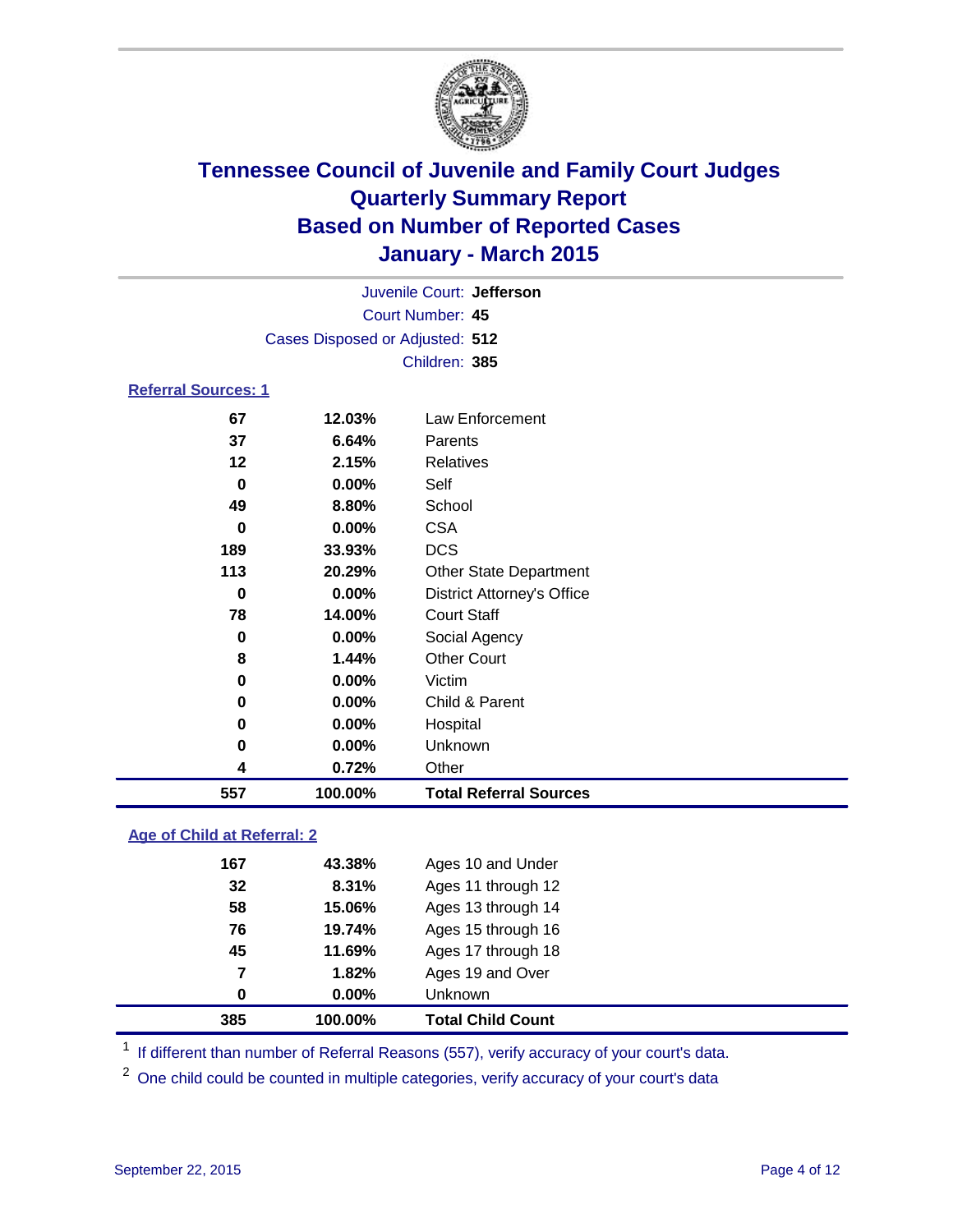

|                                         | Juvenile Court: Jefferson       |                          |  |  |  |
|-----------------------------------------|---------------------------------|--------------------------|--|--|--|
|                                         | Court Number: 45                |                          |  |  |  |
|                                         | Cases Disposed or Adjusted: 512 |                          |  |  |  |
|                                         |                                 | Children: 385            |  |  |  |
| Sex of Child: 1                         |                                 |                          |  |  |  |
| 214                                     | 55.58%                          | Male                     |  |  |  |
| 164                                     | 42.60%                          | Female                   |  |  |  |
| 7                                       | 1.82%                           | Unknown                  |  |  |  |
| 385                                     | 100.00%                         | <b>Total Child Count</b> |  |  |  |
| Race of Child: 1                        |                                 |                          |  |  |  |
| 350                                     | 90.91%                          | White                    |  |  |  |
| 7                                       | 1.82%                           | African American         |  |  |  |
| $\mathbf 0$                             | 0.00%                           | Native American          |  |  |  |
| $\bf{0}$                                | 0.00%                           | Asian                    |  |  |  |
| 4                                       | 1.04%                           | Mixed                    |  |  |  |
| 24                                      | 6.23%                           | Unknown                  |  |  |  |
| 385                                     | 100.00%                         | <b>Total Child Count</b> |  |  |  |
| <b>Hispanic Origin: 1</b>               |                                 |                          |  |  |  |
| 4                                       | 1.04%                           | Yes                      |  |  |  |
| 381                                     | 98.96%                          | <b>No</b>                |  |  |  |
| $\bf{0}$                                | 0.00%                           | Unknown                  |  |  |  |
| 385                                     | 100.00%                         | <b>Total Child Count</b> |  |  |  |
| <b>School Enrollment of Children: 1</b> |                                 |                          |  |  |  |
| 212                                     | 55.06%                          | Yes                      |  |  |  |
| 13                                      | 3.38%                           | No                       |  |  |  |
| 160                                     | 41.56%                          | Unknown                  |  |  |  |
| 385                                     | 100.00%                         | <b>Total Child Count</b> |  |  |  |

One child could be counted in multiple categories, verify accuracy of your court's data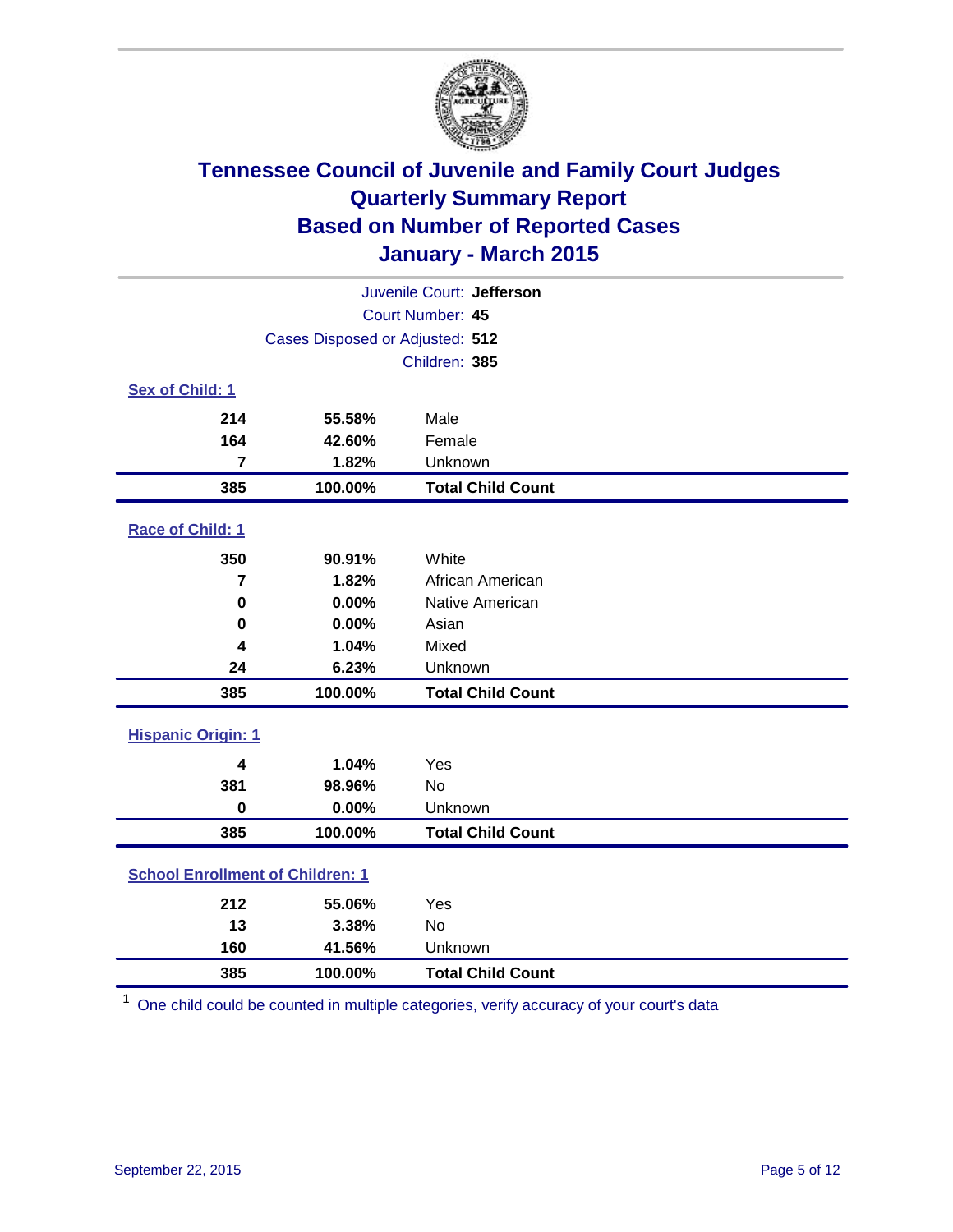

Court Number: **45** Juvenile Court: **Jefferson** Cases Disposed or Adjusted: **512** Children: **385**

### **Living Arrangement of Child at Time of Referral: 1**

| 385 | 100.00%  | <b>Total Child Count</b>     |
|-----|----------|------------------------------|
| 26  | 6.75%    | Other                        |
| 52  | 13.51%   | <b>Unknown</b>               |
| 0   | $0.00\%$ | Independent                  |
| 0   | $0.00\%$ | In an Institution            |
| 0   | $0.00\%$ | In a Residential Center      |
| 0   | $0.00\%$ | In a Group Home              |
| 62  | 16.10%   | With Foster Family           |
| 3   | 0.78%    | With Adoptive Parents        |
| 46  | 11.95%   | <b>With Relatives</b>        |
| 41  | 10.65%   | <b>With Father</b>           |
| 90  | 23.38%   | With Mother                  |
| 8   | 2.08%    | With Mother and Stepfather   |
| 0   | $0.00\%$ | With Father and Stepmother   |
| 57  | 14.81%   | With Both Biological Parents |
|     |          |                              |

#### **Type of Detention: 2**

| 0   | 0.00%    | Non-Secure Placement         |  |
|-----|----------|------------------------------|--|
| 4   | 0.78%    | Juvenile Detention Facility  |  |
| 0   | 0.00%    | Jail - Complete Separation   |  |
| 0   | 0.00%    | Jail - Partial Separation    |  |
| 0   | $0.00\%$ | Jail - No Separation         |  |
| 0   | $0.00\%$ | <b>Psychiatric Hospital</b>  |  |
| 0   | $0.00\%$ | <b>Unknown</b>               |  |
| 507 | 99.02%   | Does Not Apply               |  |
| 1   | 0.20%    | Other                        |  |
| 512 | 100.00%  | <b>Total Detention Count</b> |  |

<sup>1</sup> One child could be counted in multiple categories, verify accuracy of your court's data

If different than number of Cases (512) verify accuracy of your court's data.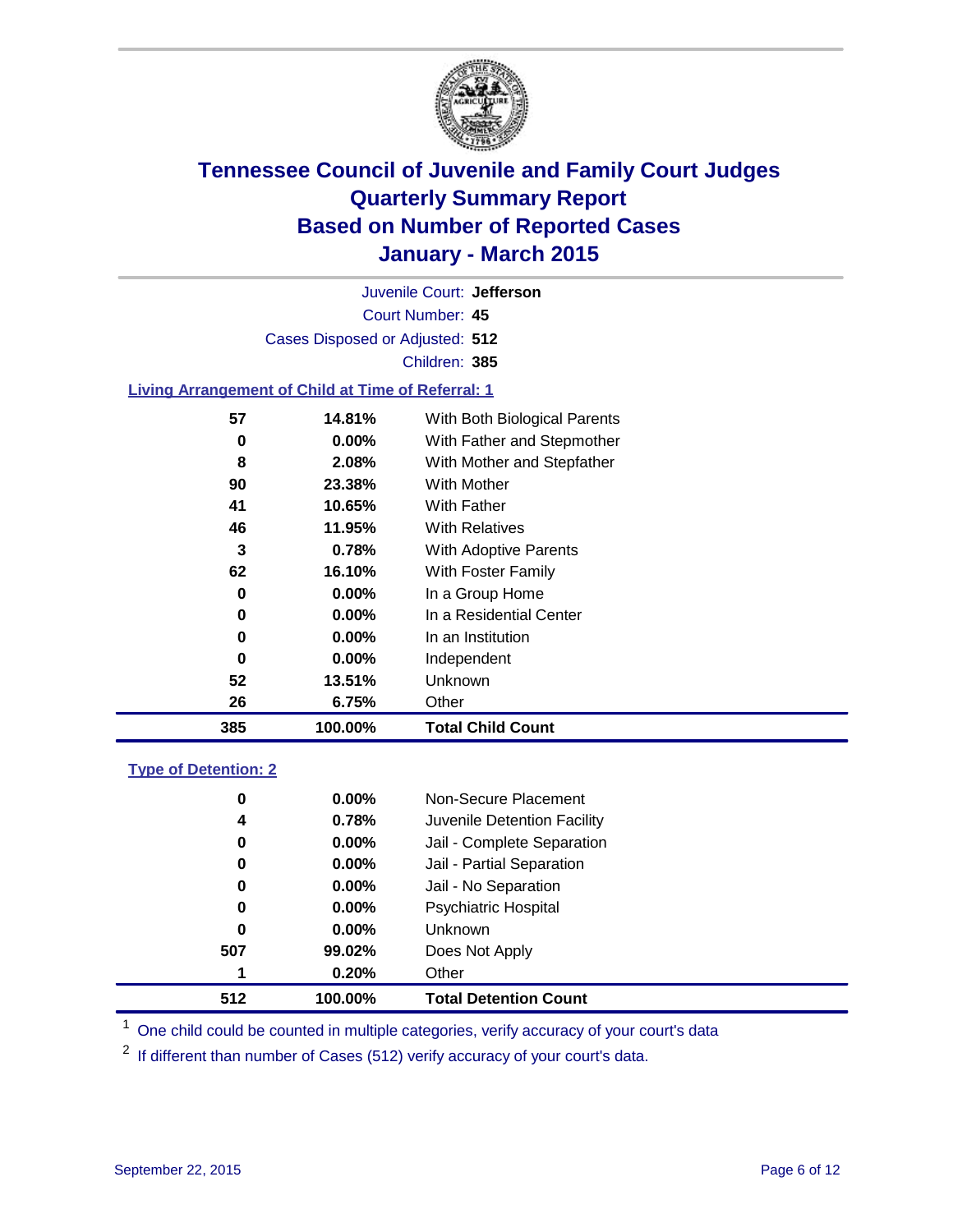

|                                                    | Juvenile Court: Jefferson       |                                      |  |  |  |
|----------------------------------------------------|---------------------------------|--------------------------------------|--|--|--|
|                                                    | Court Number: 45                |                                      |  |  |  |
|                                                    | Cases Disposed or Adjusted: 512 |                                      |  |  |  |
|                                                    |                                 | Children: 385                        |  |  |  |
| <b>Placement After Secure Detention Hearing: 1</b> |                                 |                                      |  |  |  |
| 4                                                  | 0.78%                           | Returned to Prior Living Arrangement |  |  |  |
| 1                                                  | 0.20%                           | Juvenile Detention Facility          |  |  |  |
| 0                                                  | 0.00%                           | Jail                                 |  |  |  |
| 0                                                  | 0.00%                           | Shelter / Group Home                 |  |  |  |
| 0                                                  | 0.00%                           | <b>Foster Family Home</b>            |  |  |  |
| 0                                                  | 0.00%                           | <b>Psychiatric Hospital</b>          |  |  |  |
| 0                                                  | 0.00%                           | Unknown                              |  |  |  |
| 507                                                | 99.02%                          | Does Not Apply                       |  |  |  |
| 0                                                  | 0.00%                           | Other                                |  |  |  |
| 512                                                | 100.00%                         | <b>Total Placement Count</b>         |  |  |  |
| <b>Intake Actions: 2</b>                           |                                 |                                      |  |  |  |
|                                                    |                                 |                                      |  |  |  |
| 249                                                | 44.70%                          | <b>Petition Filed</b>                |  |  |  |
| 21                                                 | 3.77%                           | <b>Motion Filed</b>                  |  |  |  |
| 64                                                 | 11.49%                          | <b>Citation Processed</b>            |  |  |  |
| 1                                                  | 0.18%                           | Notification of Paternity Processed  |  |  |  |
| 153                                                | 27.47%                          | Scheduling of Judicial Review        |  |  |  |
| 42                                                 | 7.54%                           | Scheduling of Administrative Review  |  |  |  |
| 20                                                 | 3.59%                           | Scheduling of Foster Care Review     |  |  |  |
| 0                                                  | 0.00%                           | <b>Unknown</b>                       |  |  |  |
| 0                                                  | 0.00%                           | Does Not Apply                       |  |  |  |
| 7                                                  | 1.26%                           | Other                                |  |  |  |
| 557                                                | 100.00%                         | <b>Total Intake Count</b>            |  |  |  |

<sup>1</sup> If different than number of Cases (512) verify accuracy of your court's data.

If different than number of Referral Reasons (557), verify accuracy of your court's data.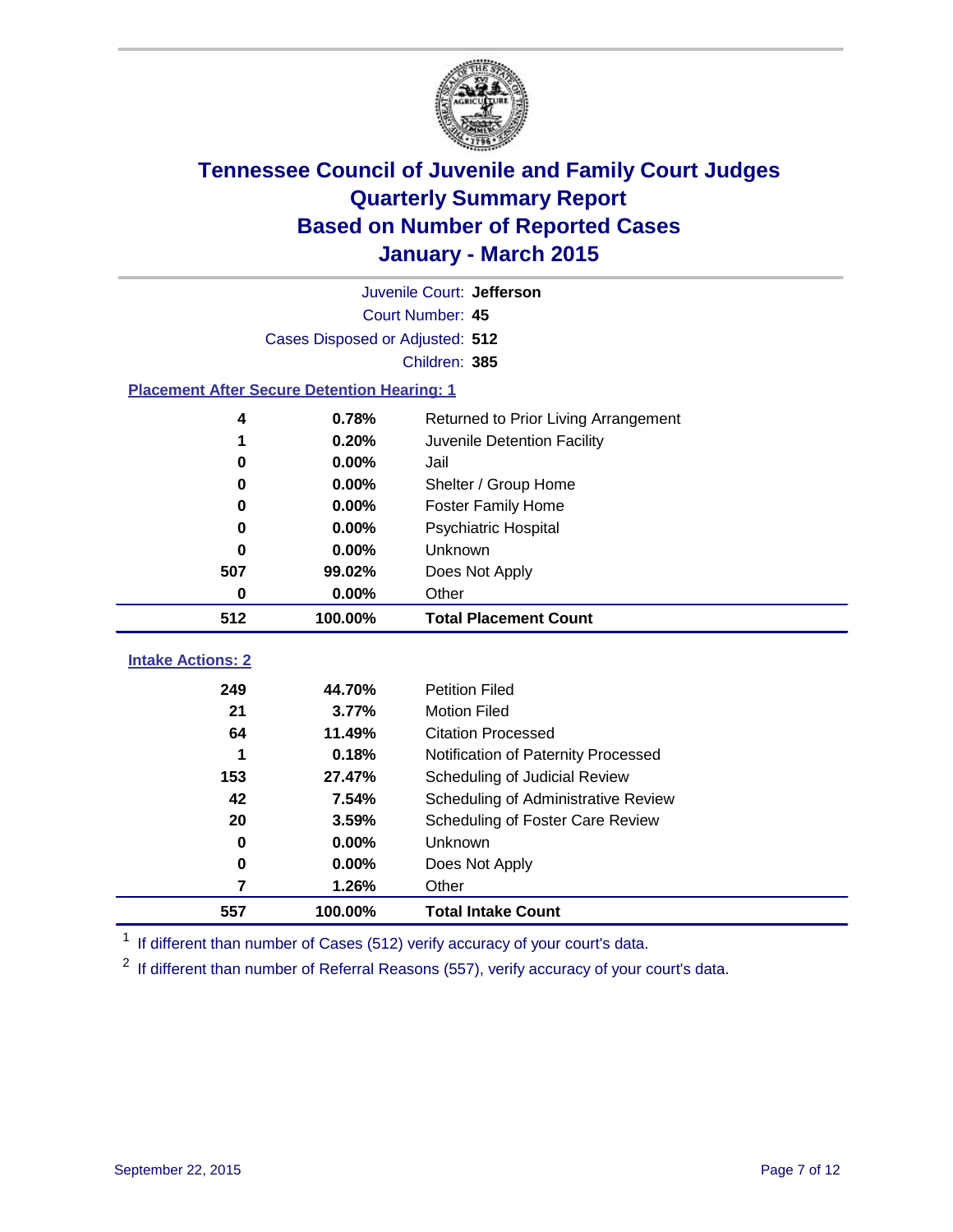

Court Number: **45** Juvenile Court: **Jefferson** Cases Disposed or Adjusted: **512** Children: **385**

### **Last Grade Completed by Child: 1**

| 86          | 22.34%  | Too Young for School         |
|-------------|---------|------------------------------|
| $\mathbf 2$ | 0.52%   | Preschool                    |
| 1           | 0.26%   | Kindergarten                 |
| 1           | 0.26%   | 1st Grade                    |
| 0           | 0.00%   | 1st Grade                    |
| 2           | 0.52%   | 2nd Grade                    |
| 0           | 0.00%   | 2nd Grade                    |
| 1           | 0.26%   | 3rd Grade                    |
| 0           | 0.00%   | 3rd Grade                    |
| 3           | 0.78%   | 4th Grade                    |
| 0           | 0.00%   | 4th Grade                    |
| 3           | 0.78%   | 5th Grade                    |
| $\mathbf 0$ | 0.00%   | 5th Grade                    |
| 8           | 2.08%   | 6th Grade                    |
| $\mathbf 0$ | 0.00%   | 6th Grade                    |
| 21          | 5.45%   | 7th Grade                    |
| $\bf{0}$    | 0.00%   | 7th Grade                    |
| 27          | 7.01%   | 8th Grade                    |
| $\mathbf 0$ | 0.00%   | 8th Grade                    |
| 23          | 5.97%   | 9th Grade                    |
| 0           | 0.00%   | 9th Grade                    |
| 21          | 5.45%   | 10th Grade                   |
| 5           | 1.30%   | 11th Grade                   |
| 0           | 0.00%   | 12th Grade                   |
| 0           | 0.00%   | Non-Graded Special Ed        |
| 1           | 0.26%   | <b>GED</b>                   |
| 0           | 0.00%   | Graduated                    |
| 1           | 0.26%   | <b>Never Attended School</b> |
| 179         | 46.49%  | Unknown                      |
| $\pmb{0}$   | 0.00%   | Other                        |
| 385         | 100.00% | <b>Total Child Count</b>     |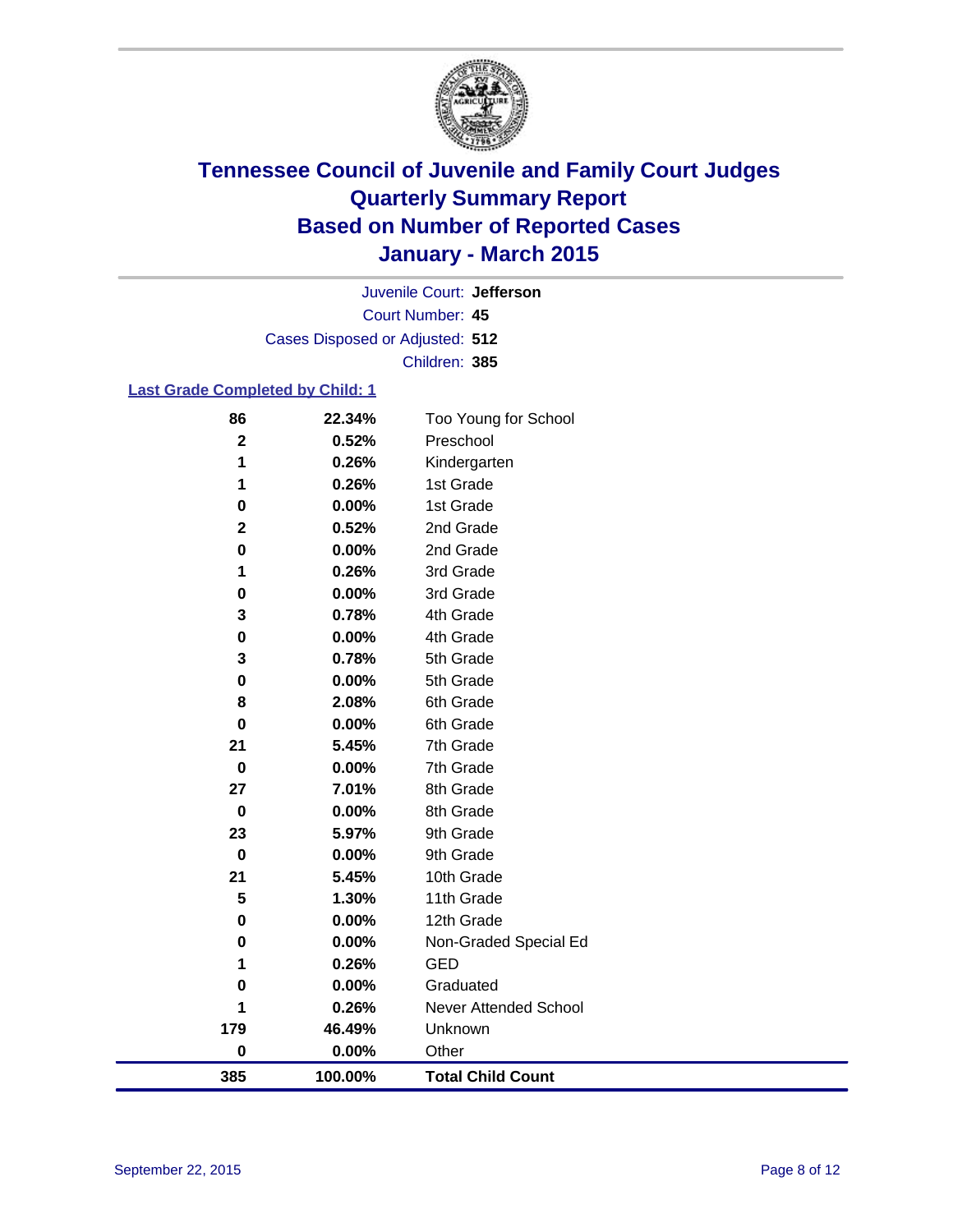

|                                                                                         |                                 | Juvenile Court: Jefferson |  |
|-----------------------------------------------------------------------------------------|---------------------------------|---------------------------|--|
|                                                                                         |                                 | Court Number: 45          |  |
|                                                                                         | Cases Disposed or Adjusted: 512 |                           |  |
|                                                                                         |                                 | Children: 385             |  |
| <b>Enrolled in Special Education: 1</b>                                                 |                                 |                           |  |
| 7                                                                                       | 1.82%                           | Yes                       |  |
| 30                                                                                      | 7.79%                           | No                        |  |
| 348                                                                                     | 90.39%                          | Unknown                   |  |
| 385                                                                                     | 100.00%                         | <b>Total Child Count</b>  |  |
| One child could be counted in multiple categories, verify accuracy of your court's data |                                 |                           |  |

| 0.00%<br>0.00% | Other<br><b>Unknown</b> |
|----------------|-------------------------|
|                |                         |
|                |                         |
| 22.44%         | <b>YSO</b>              |
| 0.00%          | Magistrate              |
| 77.56%         | Judge                   |
|                |                         |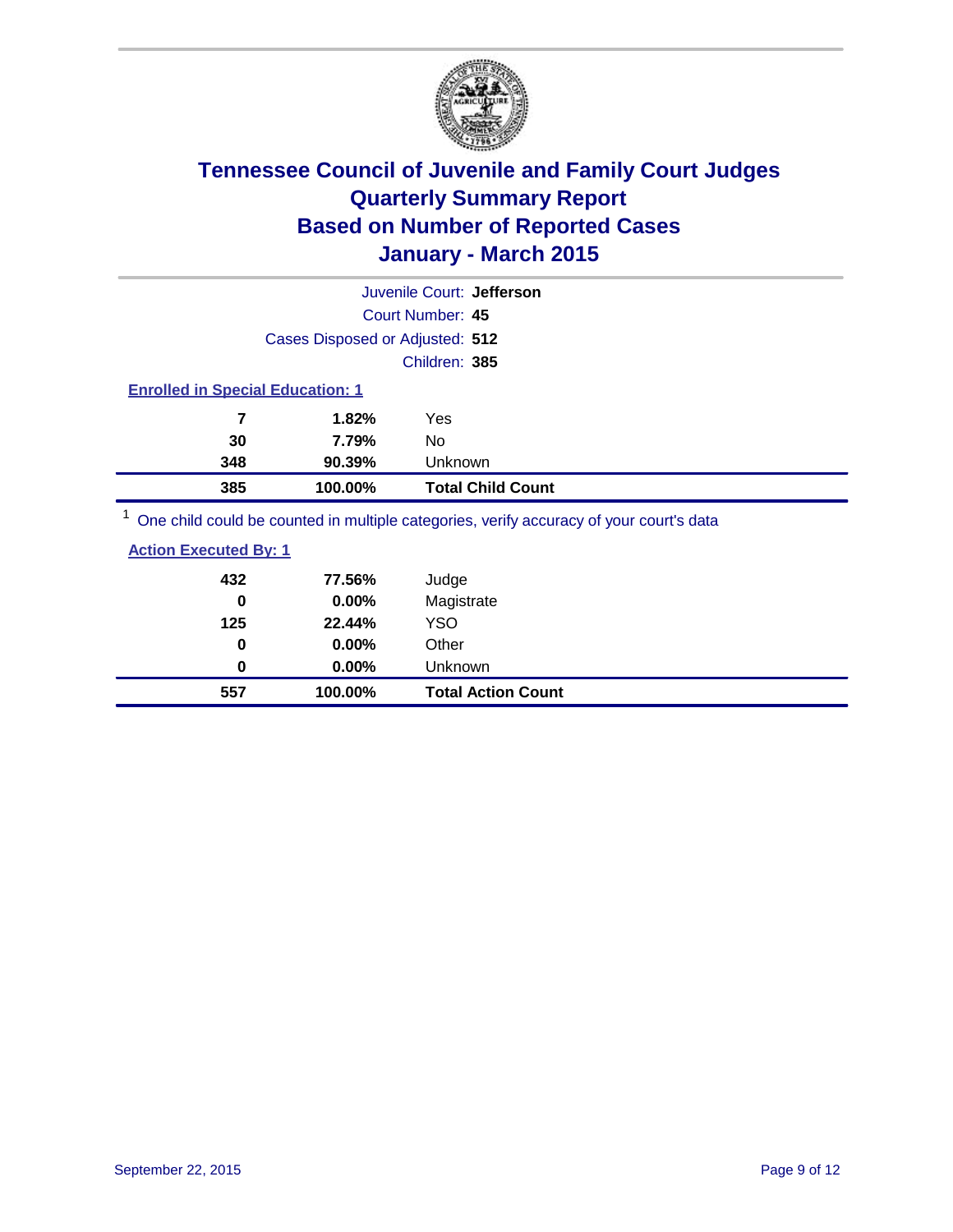

Court Number: **45** Juvenile Court: **Jefferson** Cases Disposed or Adjusted: **512** Children: **385**

### **Formal / Informal Actions: 1**

| 0   | $0.00\%$ | Dismissed                                        |
|-----|----------|--------------------------------------------------|
|     | 0.18%    | Retired / Nolle Prosequi                         |
| 33  | $5.92\%$ | <b>Complaint Substantiated Delinquent</b>        |
| 15  | 2.69%    | <b>Complaint Substantiated Status Offender</b>   |
| 46  | 8.26%    | <b>Complaint Substantiated Dependent/Neglect</b> |
| 2   | 0.36%    | <b>Complaint Substantiated Abused</b>            |
| 0   | $0.00\%$ | <b>Complaint Substantiated Mentally III</b>      |
| 59  | 10.59%   | Informal Adjustment                              |
| 0   | $0.00\%$ | <b>Pretrial Diversion</b>                        |
| 0   | $0.00\%$ | <b>Transfer to Adult Court Hearing</b>           |
| 0   | 0.00%    | Charges Cleared by Transfer to Adult Court       |
| 11  | 1.97%    | <b>Special Proceeding</b>                        |
| 45  | 8.08%    | <b>Review Concluded</b>                          |
| 142 | 25.49%   | Case Held Open                                   |
| 203 | 36.45%   | Other                                            |
| 0   | $0.00\%$ | Unknown                                          |
| 557 | 100.00%  | <b>Total Action Count</b>                        |

<sup>1</sup> If different than number of Referral Reasons (557), verify accuracy of your court's data.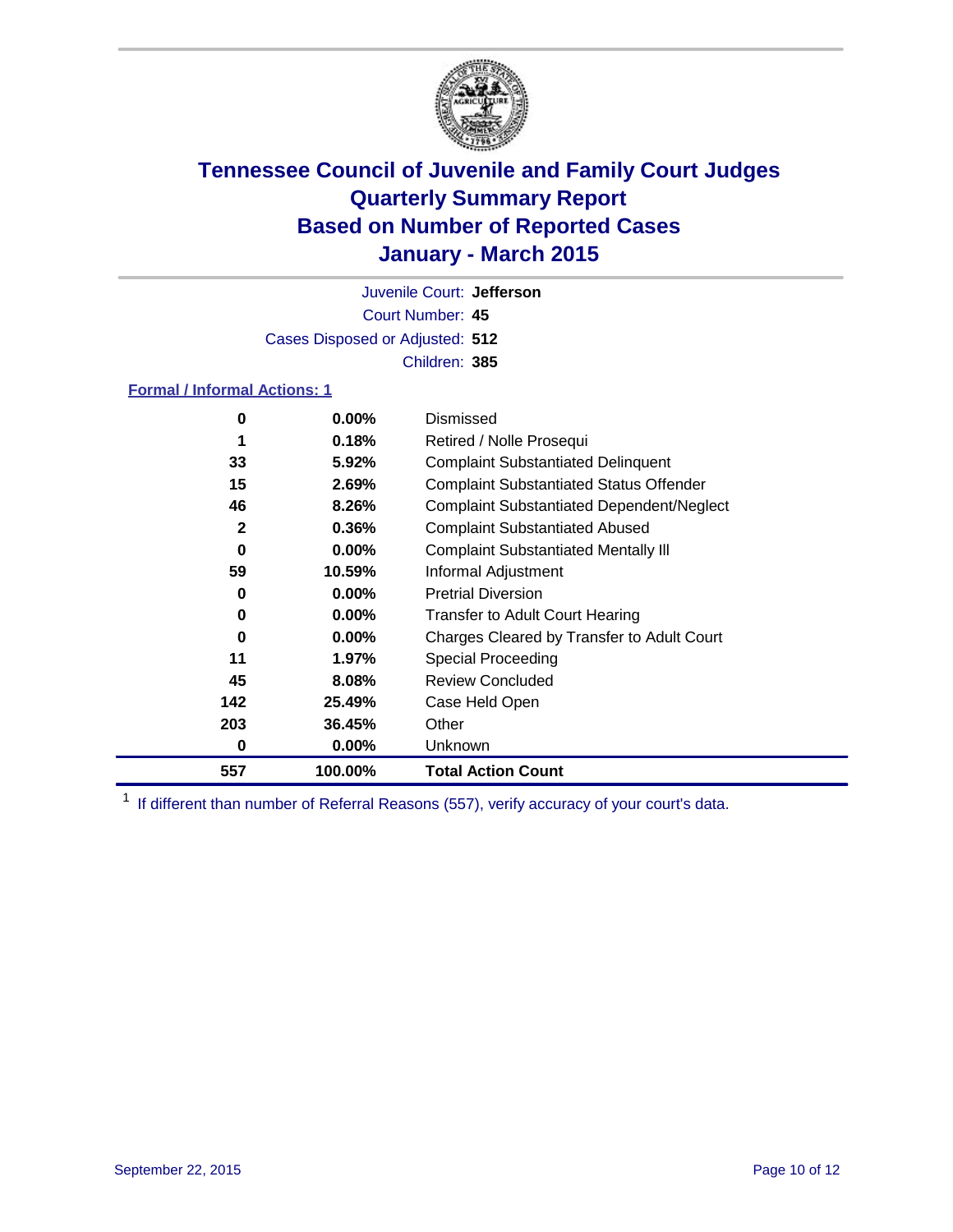

|                       |                                 | Juvenile Court: Jefferson                             |
|-----------------------|---------------------------------|-------------------------------------------------------|
|                       |                                 | Court Number: 45                                      |
|                       | Cases Disposed or Adjusted: 512 |                                                       |
|                       |                                 | Children: 385                                         |
| <b>Case Outcomes:</b> |                                 | There can be multiple outcomes for one child or case. |
| 42                    | 4.87%                           | <b>Case Dismissed</b>                                 |
| $\mathbf{2}$          | 0.23%                           | Case Retired or Nolle Prosequi                        |
| 0                     | 0.00%                           | Warned / Counseled                                    |
| 112                   | 12.98%                          | Held Open For Review                                  |
| 0                     | 0.00%                           | Supervision / Probation to Juvenile Court             |
| 0                     | 0.00%                           | <b>Probation to Parents</b>                           |
| 1                     | 0.12%                           | Referral to Another Entity for Supervision / Service  |
| 15                    | 1.74%                           | Referred for Mental Health Counseling                 |
| 5                     | 0.58%                           | Referred for Alcohol and Drug Counseling              |
| 0                     | 0.00%                           | <b>Referred to Alternative School</b>                 |
| 1                     | 0.12%                           | Referred to Private Child Agency                      |
| 15                    | 1.74%                           | Referred to Defensive Driving School                  |
| 0                     | 0.00%                           | Referred to Alcohol Safety School                     |
| 18                    | 2.09%                           | Referred to Juvenile Court Education-Based Program    |
| 0                     | 0.00%                           | Driver's License Held Informally                      |
| 0                     | 0.00%                           | <b>Voluntary Placement with DMHMR</b>                 |
| 0                     | 0.00%                           | <b>Private Mental Health Placement</b>                |
| 0                     | 0.00%                           | <b>Private MR Placement</b>                           |
| 0                     | 0.00%                           | Placement with City/County Agency/Facility            |
| 0                     | 0.00%                           | Placement with Relative / Other Individual            |
| 31                    | 3.59%                           | Fine                                                  |
| 22                    | 2.55%                           | <b>Public Service</b>                                 |
| 10                    | 1.16%                           | Restitution                                           |
| 0                     | 0.00%                           | <b>Runaway Returned</b>                               |
| 12                    | 1.39%                           | No Contact Order                                      |
| 0                     | 0.00%                           | Injunction Other than No Contact Order                |
| 0                     | 0.00%                           | <b>House Arrest</b>                                   |
| $\bf{0}$              | 0.00%                           | <b>Court Defined Curfew</b>                           |
| 37                    | 4.29%                           | Dismissed from Informal Adjustment                    |
| 0                     | 0.00%                           | <b>Dismissed from Pretrial Diversion</b>              |
| 9                     | 1.04%                           | Released from Probation                               |
| 0                     | 0.00%                           | <b>Transferred to Adult Court</b>                     |
| 0                     | 0.00%                           | <b>DMHMR Involuntary Commitment</b>                   |
| 0                     | $0.00\%$                        | <b>DCS Commitment - Determinate</b>                   |